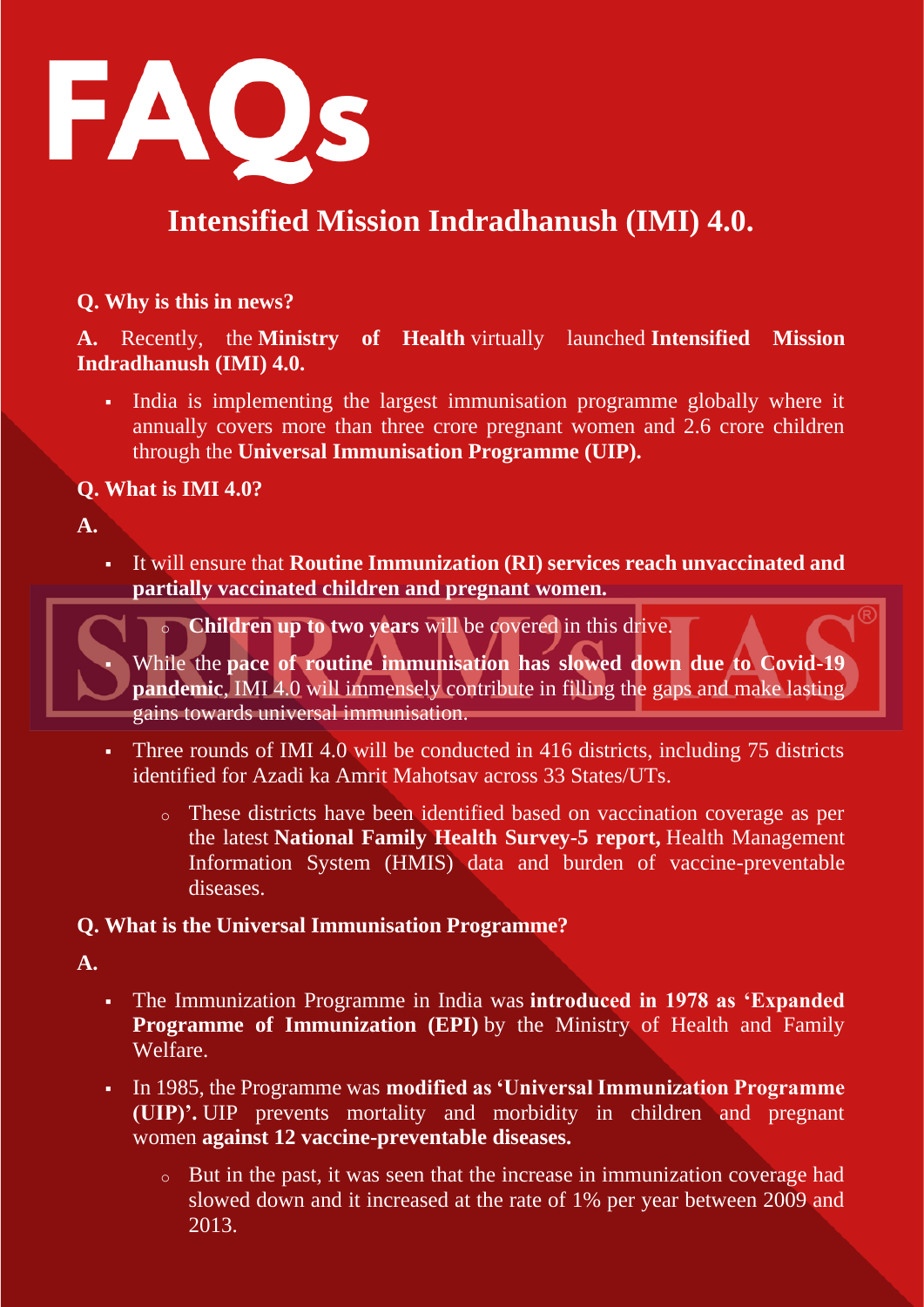

▪ **To accelerate the coverage, Mission Indradhanush was envisaged** and implemented since 2015 to rapidly increase the full immunization coverage to 90%.

**Q. What is Mission Indradhanush (MI)?**

- **A.**
- It was launched **to fully immunize more than 89 lakh children who are either unvaccinated or partially vaccinated under UIP.**
- It **provides vaccination against 12 Vaccine-Preventable Diseases (VPD)** i.e. diphtheria, Whooping cough, tetanus, polio, tuberculosis, hepatitis B, meningitis and pneumonia, Haemophilus influenzae type B infections, Japanese encephalitis (JE), rotavirus vaccine, pneumococcal conjugate vaccine (PCV) and measlesrubella (MR).
	- o However, vaccination against Japanese Encephalitis and Haemophilus influenzae type B is being provided in selected districts of the country.

▪ Mission Indradhansuh was also identified as **one of the flagship schemes under Gram Swaraj Abhiyan** and **Extended Gram Swaraj Abhiyan.**

## **Q. What is Intensified Mission Indradhanush (IMI)?**

- **A.**
- It was **launched in October 2017.**
- Under IMI, **greater focus was given on urban areas** which were one of the gaps of Mission Indradhanush.
- It **focused to improve immunisation coverage in select districts and cities** to ensure full immunisation to more than 90% by December 2018 instead of 2020.

### **Q. What is Intensified Mission Indradhanush 2.0?**

**A.**

- It was a nationwide immunisation drive **to mark the 25 years of Pulse polio programme (2019-20).**
- It had targets of full immunization coverage in 272 districts spread over 27 States.
- It aimed to achieve at least 90% pan-India immunisation coverage by 2022.